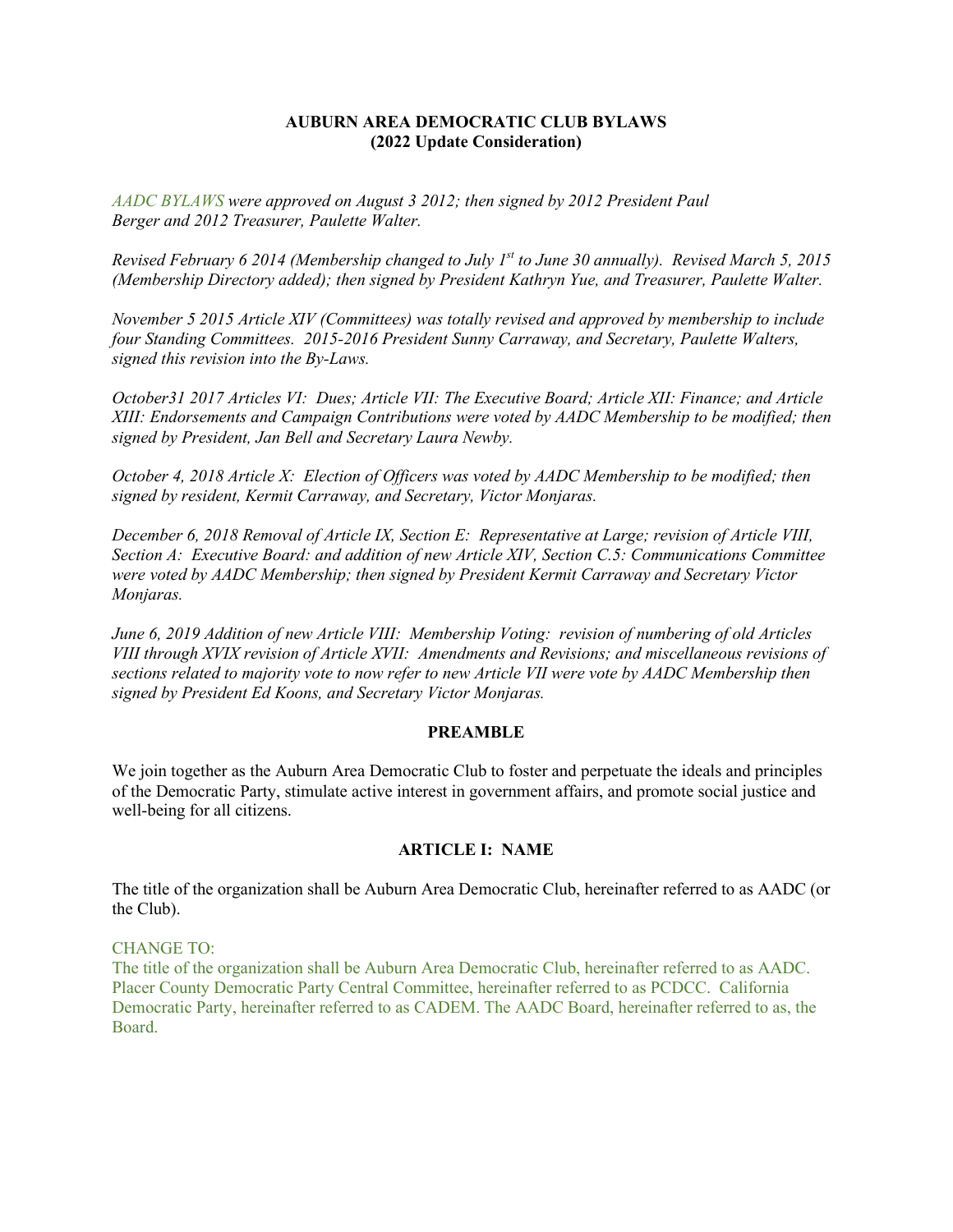### **ARTICLE II: BYLAWS**

These Bylaws shall govern the organization, operation and function of AADC consistent with the provisions of the By-Laws of the Placer County Democratic Central Committee (Placer County Democratic Party, hereafter called the PCDCC)

### **ARTICLE III. PURPOSE**

A. The AADC is an organization of individuals who are concerned with promoting the growth and influence of the Democratic Party at all levels of government.

B AADC is a political organization for residents of Auburn, California and neighboring communities and is chartered by the PCDCC.

C. The AADC is organized for the purpose of strengthening the Democratic Party and never will endorse publicly a candidate for political partisan office other than a candidate of the Democratic Party. The AADC shall engage in legislative, political educational, civic and other activities to further the interest of the AADC, advance ethical standards and promote equal participation in the political process. The AADC shall:

1. Recruit and support nominees of the Democratic Party, Democratic candidates and office holders in local, state, and national elections who are pledged to, and working for, the fulfillment of the Democratic Party Platforms;

2. Develop leadership within our AADC and our community, and encourage and support Democrats to run for political office;

3. Provide a forum for area residents to discuss and explore issues of local, state, national, and international importance;

4. Provide an opportunity for area residents to participate in a significant way in the election campaign process;

5. Make efforts to register Democratic voters;

6. Work with other Democratic clubs and like-minded community organizations to achieve mutual goals;

7. Inform members and the public about candidates, legislation, issues, trends, and other matters of Democratic Party interest;

8. Foster a positive relationship between the Democratic Party and our community through outreach programs and activities.

D. The AADC may endorse candidates and take positions on legislation and issues of interest to its members as outlined by these Bylaws and the Bylaws of the PCDCC.

#### CHANGE TO:

D. The AADC may endorse candidates, and take positions on legislation and issues, local to their community that are of interest to its members as outlined by these Bylaws and the Bylaws of the PCDCC.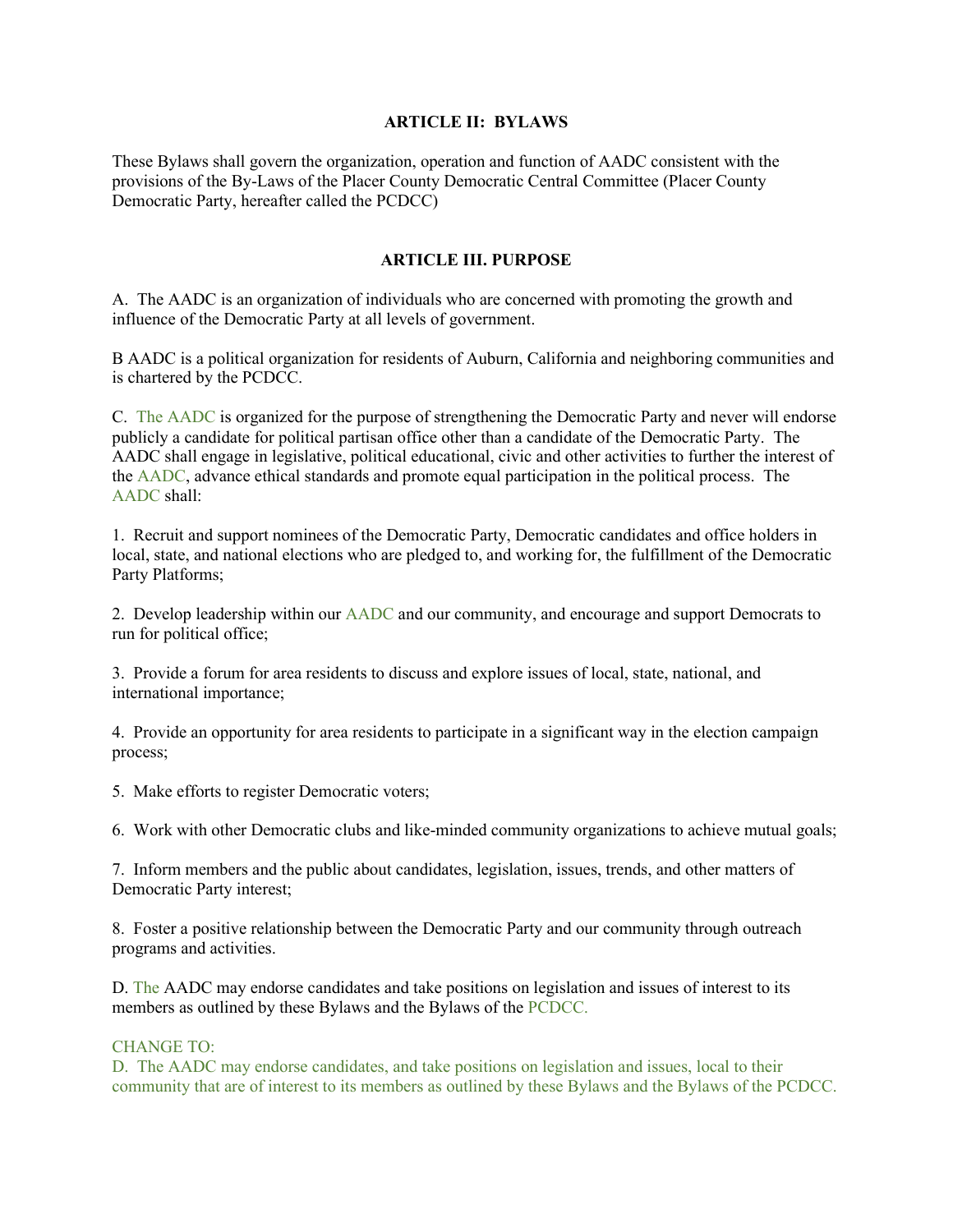### **ARTICLE IV: AFFILIATION**

A. The AADC is established and operates under Charter of the Placer County Democratic Party (PCDCC) and is bound by the rules and By-Laws of the PCDCC. The AADC shall comply with Bylaws of the PCDCC and the California Democratic Party (CADEM), as the apply to fully chartered local affiliates and operates in compliance with the appropriate laws of the State of California. All items within this AADC Charter and Bylaws are within the jurisdiction of the PCDCC, the Charter and Bylaws of CADEM, and all California Statutes. The AADC was duly chartered by the PCDCC on June 10, 2004.

## **ARTICLE V: MEMBERSHIP**

A. Any individual qualifies for Club membership if: CHANGE TO: A. Any individual qualifies for AADC membership if:

1. The individual is a registered Democrat;

2. Or the individual is ineligible to vote due to age, non-residency, or other legal impediment, but intends to register as a Democrat when eligibility is attained, and;

3. Supports the purposes of the AADC;

B. An individual shall be considered a member in good standing and eligible to vote if;

1. The member is current with AADC dues, and;

2. The member has not been removed from the AADC.

C. Membership records shall be confidential and for the use of the AADC only, and will not be shared with outside entities or with individual AADC members for non-AADC business. The Secretary will provide a Directory of members, their mailing address, their phone numbers and email address to members who request one. The member receiving the Directory must agree to maintain the required confidentiality and use the directory only for AADC purposes. Any member who does not want their name or other information in the directory must notify the AADC Treasurer when paying their annual dues.

D. A member may be removed from membership by a two-thirds (2/3) vote of members in attendance at a regularly scheduled AADC meeting for engaging in activities inconsistent with the purposes of the AADC.

E. Membership in AADC shall be for a term of one year beginning July  $1<sup>st</sup>$  of each year and payment of dues and ending on June 30<sup>th</sup> of the following year. The exceptions are Life and Honorary Memberships which are life memberships.

F. Renewal memberships shall become effective upon the next year's July 1 date, provided that AADC receives payment no later than thirty (30) days following) by August  $1<sup>st</sup>$ .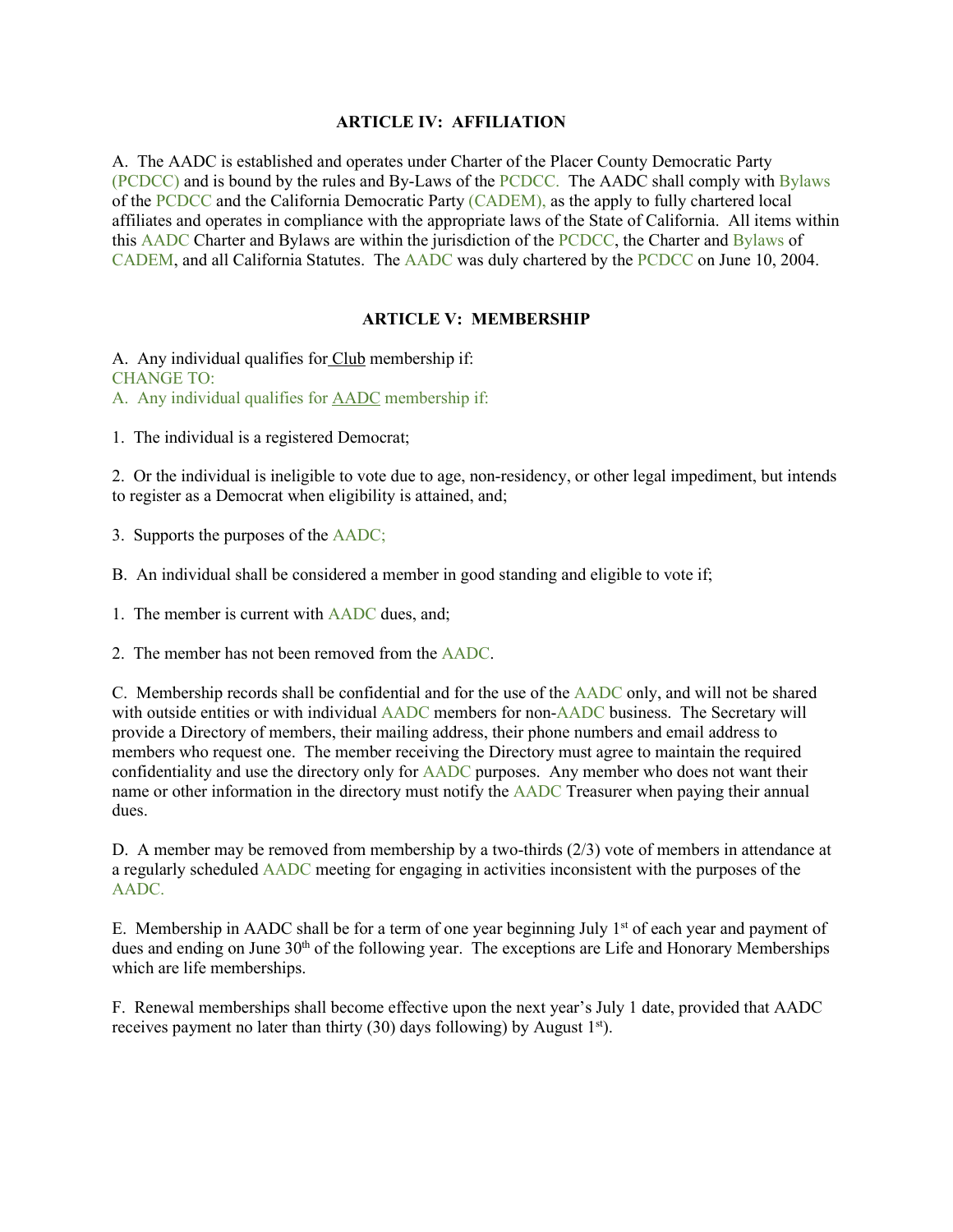#### G. New AADC members can join at any time.

Change to: New AADC members can join at any time and their firs membership dues will be effective from receipt of dues prior to July 1 effective through July 1 of the following membership renewal cycle.

#### **VI: DUES**

A. Each member shall pay dues as follows:

General Membership: \$25.00 Per Year Student (Full Time) - \$10.00 Per Year Kennedy Membership: \$50.00 Per Year Sustaining Membership: \$5.00 per month (\$60.00 Yearly) Roosevelt Membership: \$100.00 Per Year Jefferson Membership: \$250.00 Per Year

#### **ARTICLE VII: RULES FOR MEETINGS**

A. Regular Club meetings shall be held on the first Thursday of each month or such day as the AADC membership or AADC Board may determine.

1. Regular meetings shall not be cancelled more than three times within the calendar year and no more than two regular meetings may be cancelled in succession.

2. A quorum shall consist of 20% of the members or 15 members present at a Club meeting, whichever is less.

#### CHANGE TO:

2 A quorum shall consist of 20% of the members or 15 members at a club meeting, comprised of those voting by proxy, in-person, and those attending by approved, secure audio/video media.

ADD: (Change number arrangement to 1, 2, 3).

3. Participation in Meetings by Electronic Means.

Based on convenience, or national/local emergency circumstances, the AADC President and/or AADC E-Board may opt for electronic attendance at AADC meetings or other related events. Attendance via telephone conferencing, virtual means as currently defined, or by an approved audio/video media, whereby such attendees can interact with either virtual attendees, in-person attendees, or both as thought they were attending in-person. Notice, quorum, and other requirements for the conduct of the meetings shall apply, constituting the same as presence in-person for all matters in establishing a quorum, participation, and voting.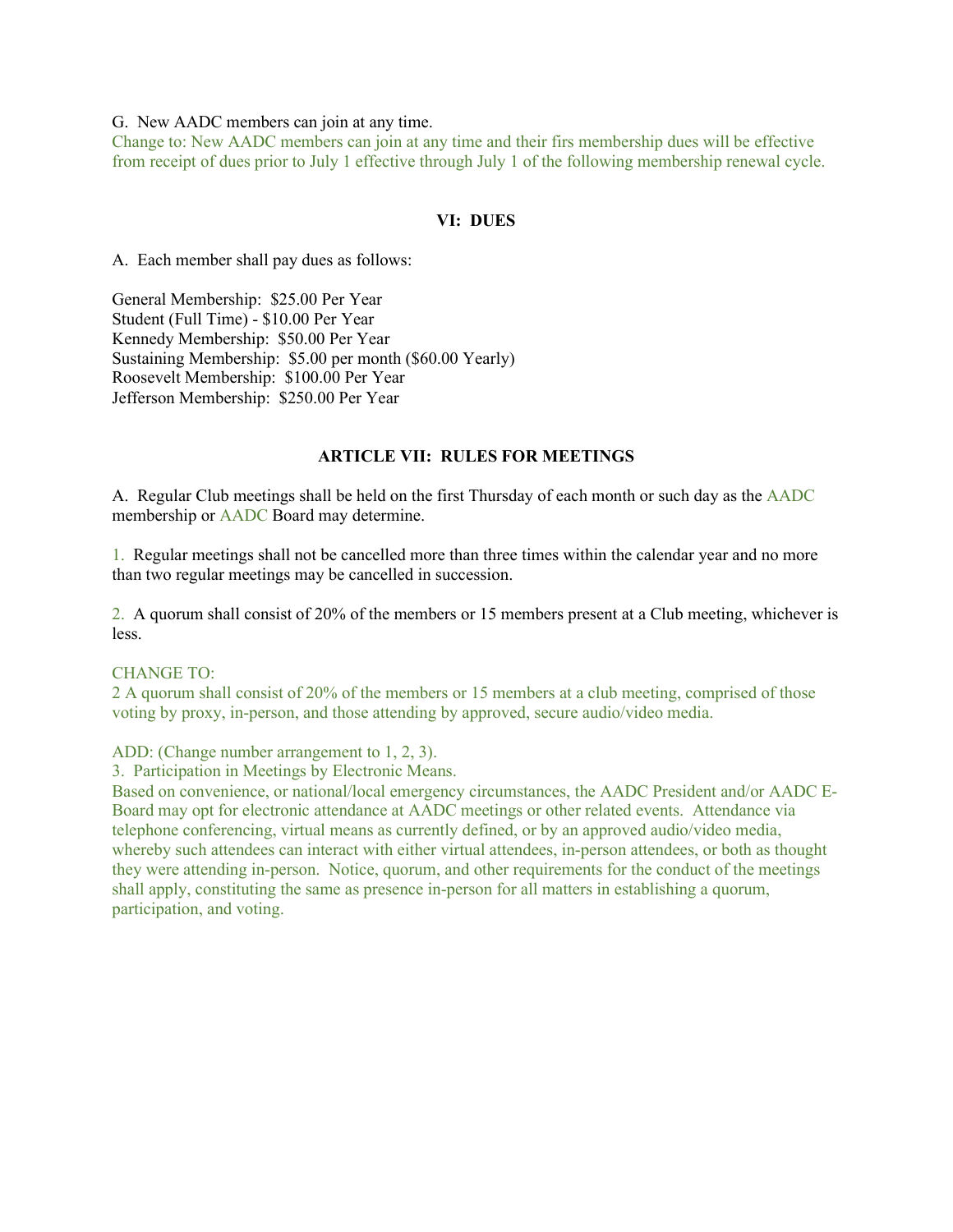B. Special Club meetings may be called by the President at any time or in the absence of the President by any two officers or by a petition of the majority of the members. A petition by the majority of the members for a Special meeting must be submitted at a scheduled meeting of the Board, and the Board will notify the membership of the Special meeting.

CHANGE TO:

B. Special AADC Meetings May Be Called:

- 1. By the President at any time, or;
- 2. In the absence of the President by any two officers, or;

3. By a petition of the majority of AADC members. A petition by the majority of the members for a Special meeting must be submitted at a scheduled meeting of the AADC E-Board. The AADC E-Board will notify the AADC membership of the Special meeting.

C. Notice of Special meetings shall be deemed sufficient if such notice includes the date, time, and place of the meeting and is received by the members at least 24 hours prior to the meeting. The notice must be directed to all members in any of the following manners:

- 1. Notice in writing by U.S. Mail;
- 2. Notice in writing by e-mail;
- 3. Telephone message.

### CHANGE TO:

C. Notice of Special meetings shall be deemed sufficient if such notice includes the date, time, and place of the AADC meeting, and is received by AADC members at least 24 hours prior to the meeting. The notice must be directed to all AADC members in any of the following manners:

- 1. Notice in writing by U.S. Postal Service, or'
- 2. Notice in writing by email, or;
- 3. Telephone message.

D. To place an item on the agenda for a Regular membership meeting a member must make a verbal request, or submit a written request to the President or a Board member prior to the Club's regular monthly meeting. Written request may be sent via e-mail.

#### CHANGE TO:

D. To place an item on the agenda for a Regular AADC membership meeting a member must make a verbal request, or submit a written request, to the AADC President or an AADC E-Board member prior to the AADC's regular monthly meeting. Written request may be sent via email.

1. The request must include the presenter's name and a brief summary of the presentation.

2. The President or Board will review the request(s) and decide if the topic meets with the Club's purpose. Not all community activities are with the purview of the Club.

#### CHANGE TO:

2. The AADC President or AADC E-Board will review the request(s) and decide if the topic meets with the AADC's purpose. Not all community activities are with the purview of the AADC.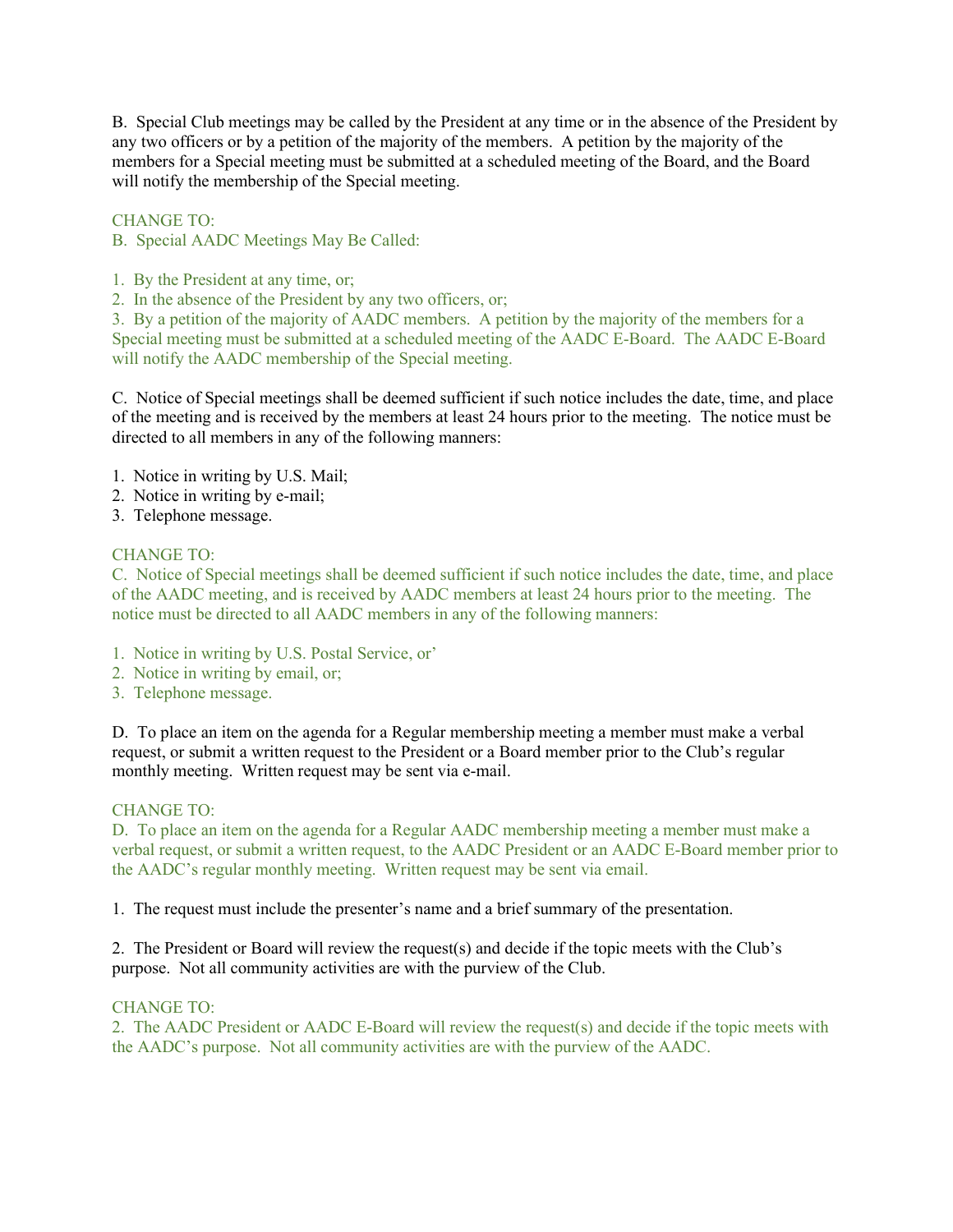3. If a member or guest has not been included on the agenda they may come to a Club meeting early, speak with the President and request to be put on the agenda. At the President's discretion the speaker may be allowed to speak and will be limited to 3 minutes.

## CHANGE TO:

3. If an AADC member or guest has not been included on the agenda they may come to a AADC meeting early, speak with the AADC President and request to be put on the agenda. At the AADC President's discretion the speaker may be allowed to speak and will be limited to 3 minutes.

E. The Club shall use the most recent edition of the Newly Revised Roberts Rules of Order as a guideline for governing parliamentary procedure at all official meetings of the organization, provided they are not inconsistent with these Bylaws or the rules of the PCDCP.

## CHANGE TO:

E. The AADC shall use the most recent edition of the Newly Revised *Roberts Rules of Order* as a guideline for governing parliamentary procedure at all official AADC meetings of the organization provided, they are not inconsistent with these By-Laws or the rules of the PCDCC.

F. The Club may suspend the order of business for emergency business. CHANGE TO:

F. The AADC may suspend the order of business for emergency business.

# ADD:

G. The AADC President may reschedule a monthly meeting due to Democratic calendar event conflicts.

# **ARTICLE VIII: MEMBERSHIP VOTING**

A. AADC Membership votes can be accomplished using one of the following four methods at the discretion of the AADC President:

1. Online voting via any method that is secure and ensures that only members can vote (e.g., AADC's membership software) and where a quorum has been established;

## CHANGE TO:

1. Online voting via any method that is secure, ensures online voters are verified AADC members, and once verified, entered in establishing a quorum for the AADC voting process.

2. Secret paper ballots at a Club meeting where a quorum has been established and counted by two AADC officers who agree on the count;

## CHANGE TO:

2. For voting at an AADC meeting once a quorum has been established: 50%+1 of all AADC members present in person, via AADC secret paper ballot, approved secured electronic audio/video media, or by proxy at the time of the vote.

3. Raised hands at a Club meeting where a quorum has been established and counted by two AADC officers who agree on the count;

## CHANGE TO

3. Raised hands at an AADC meeting where a quorum has been established and counted by two AADC officers who agree on the count;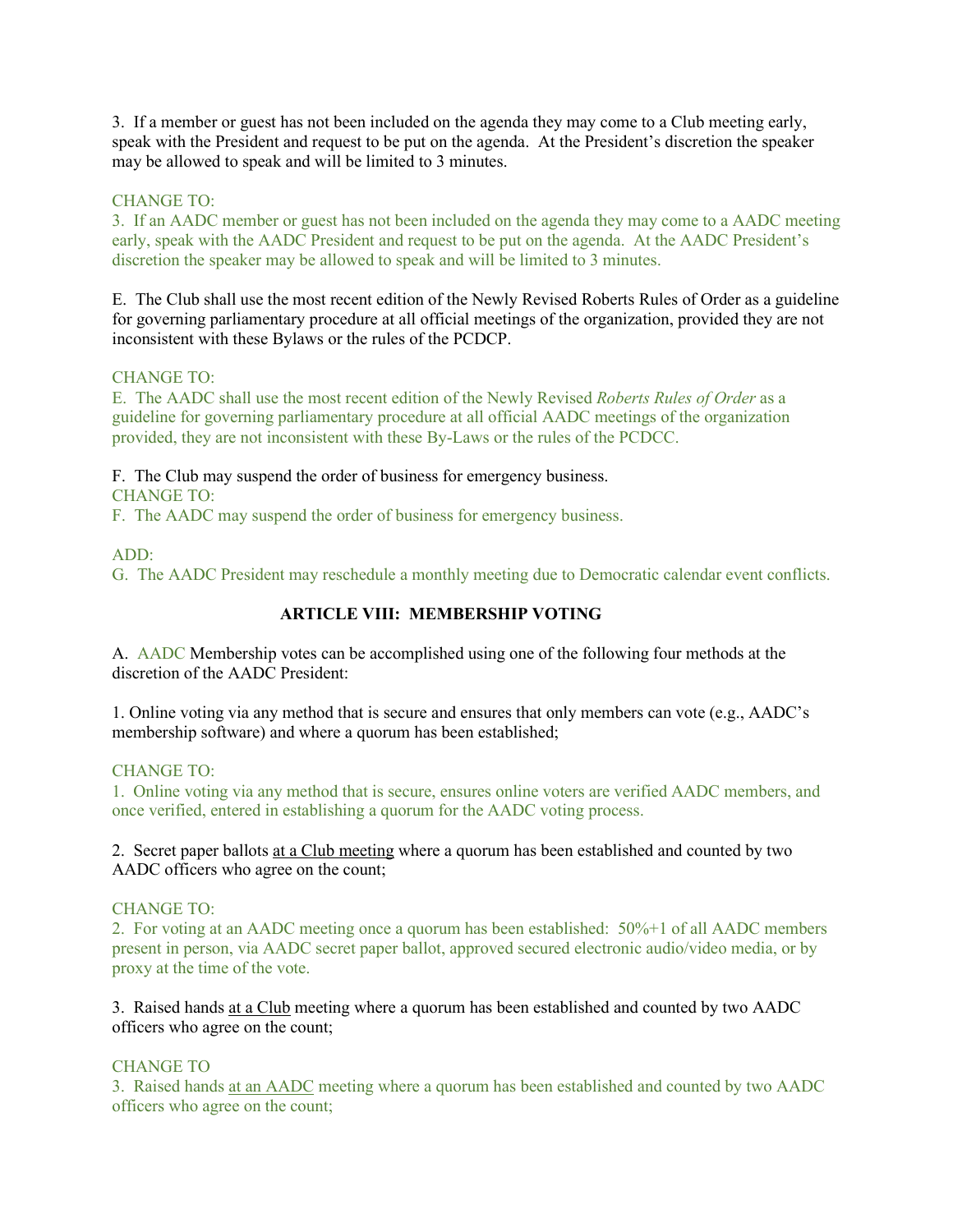4. Voice vote at a Club meeting where a quorum has been established with the result determined by one AADC officer;

#### CHANGE TO

4. Voice vote at an AADC meeting where a quorum has been established with the result determined by one AADC officer; or

#### ADD:

5. By an AADC approved method to cast a vote by Proxy.

B. Unless otherwise specified, a majority vote shall be considered the following depending on the form of the vote:

1. For voting online:  $50\% + 1$  of all members who voted or;

#### CHANGE TO:

1. For voting online: 50% + 1 of all AADC members who voted or;

2. For voting at a Club meeting:  $50\% + 1$  of all members present at the time of the vote.

## CHANGE TO:

2. For voting at an AADC meeting: 50% + 1 of all AADC members present in-person, via AADC approved secured electronic audio/video media, or by proxy at the time of the vote.

C. Notice of any matter that is to be submitted to online voting shall be provided to the membership as follows:

#### CHANGE TO:

C. Notice of any matter that is to be submitted to online voting shall be provided to the AADC membership as follows:

1. Notice of an online vote shall be given to all members by email to the members not less than fifteen (15) days prior to the first opportunity to vote online;

#### CHANGE TO:

1. Notice of an online vote shall be given to all AADC members by email to the AADC members not less than fifteen (15) days prior to the first opportunity to vote online;

2. The period during which online votes may be made shall be not less than ten (10) days and the dates on which voting will be open and the date on which voting will be closed must be contained in the notices described in subparagraph above.

### CHANGE TO:

2. The period during which online votes may be made shall be not less than ten (10) days and the dates on which voting will be open and the date on which voting will be closed must be contained in the notices described in subparagraph Article VIII C1.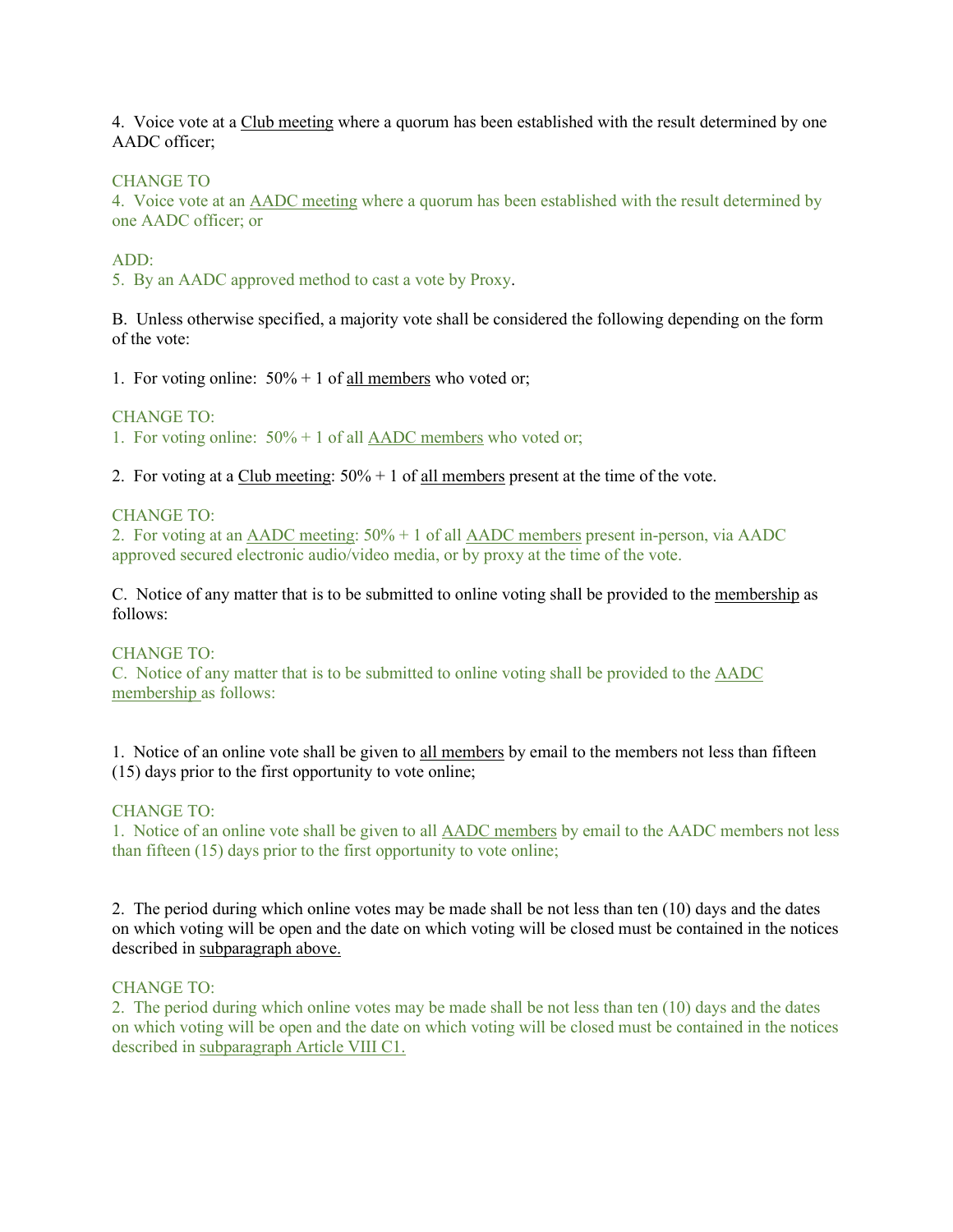#### ADD:

D. A member may vote by proxy by appointing in writing, a member to vote on her/his behalf. The authorization must be signed by the person giving the proxy and shall designate the agent by name and specify the item or items on which the proxy holder may vote and must specify the date of the meeting at which the proxy may be exercised.

# **ARTICLE VIX: EXECUTIVE BOARD**

# **CHANGE TO: ARTICLE IX: EXECUTIVE BOARD**

A. The Executive Board (the Board) shall be comprised of the four officers of the Club, as follows: The President, Vice President, Secretary, and Treasurer; the Chairs of AADC's Standing Committees (currently five Chairs; and our PCDP Representative. Each Board member and Chair shall have one vote. In the event a Committee has Co-Chairs, each Co-Chair shall have one-half vote.

#### CHANGE TO:

A. The AADC Executive Board (Referred to hence as "The Board"), shall be comprised of the following: 1. Four Officers

President Vice President **Secretary** Treasurer 2. Standing Committee Chairs, each representing one of five current committees.

3. PCDCC Representative

#### ADD:

B. Each AADC Board member and Standing Committee Chair shall have one vote during an AADC E-Board meeting. If a Standing Committee Chair is unable to attend an AADC E-Board meeting, and if this committee has a co-chair, the co-chair can vote during these proceedings. The co-chair's vote will count as a one-half vote (1/2).

## CHANGED LETTER SEQUENCE FROM B – F TO C – I DUE TO ADDITION OF ITEM B:

C. In order to be eligible to serve on the Board a member must be in good standing and have been a member for no less than three (3) months.

D. The quorum for meetings of the Board shall consist of a majority of the sitting members of the Board. All decisions by the Board shall be determined by the majority of those present at the Board meeting. In the event of a tie vote, the absent members of the Board shall be polled and the final vote recorded by the Secretary.

E. Emergency expenditures, to a maximum of \$250, may be authorized upon agreement by the majority of voting Board members. A good faith effort shall be made to poll all Board members. Expenditures approved by the Board shall be reported to the membership at the next membership meeting.

#### CHANGE T0:

Expenditures to a maximum of \$500 may be authorized upon agreement by majority of the voting board members. Expenditures in excess of the proposed annual budget approved by the Board shall be reported to the membership at the next membership meeting.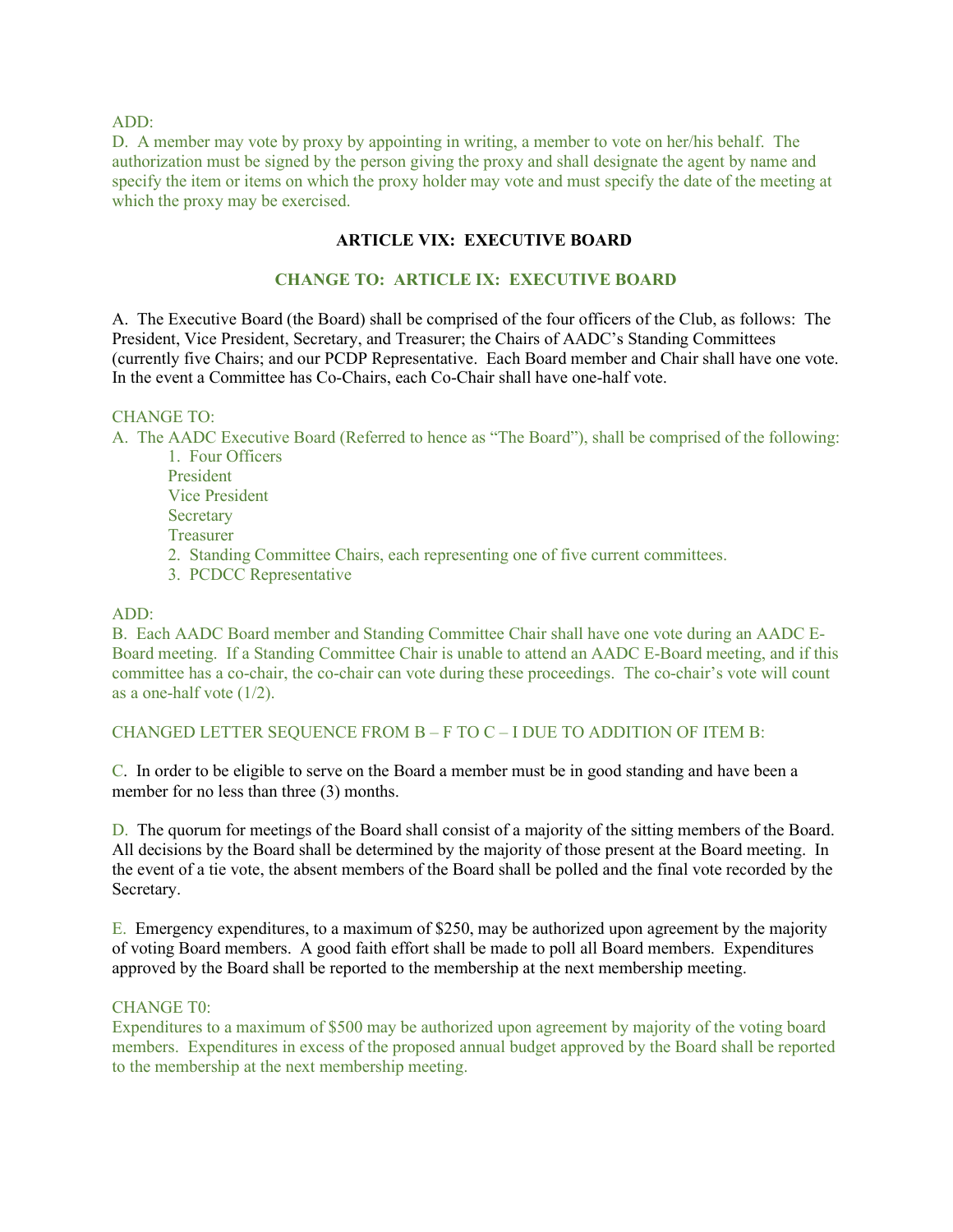F. Meetings of the Board shall be open to the membership unless the Board, by a majority vote, calls for a closed session.

F. Attendance at all regularly scheduled Board and Club meetings is required unless excused by the President or the majority of the Board. Three unexcused absences by any member of the Board at regularly scheduled Board or Club meetings may result in removal of that member of the Board. Removal will be by the majority vote of the Board.

## CHANGE TO:

G. Attendance at all regularly scheduled Board and AADC meetings is required unless excused by the President or the majority of the Board. Three unexcused absences by any member of the Board at regularly scheduled Board or AADC meetings may result in removal of that member of the Board. Removal will be by the majority vote of the Board.

H. The Board will meet monthly as scheduled by the President, or by the majority of the members of the Board, and shall;

1. Make recommendations for action to the Club membership;

## CHANGE TO:

- 1. Make recommendations for action to the AADC membership;
- 2. Formulate policy and approve Club projects;

### CHANGE TO:

2. Formulate policy and approve AADC projects;

3. review all projects and activities of the Club committees;

#### CHANGE TO:

- 3. Review all projects and activities of the AADC committees;
- 4. Call emergency meetings by agreement of a majority of the Board;

#### CHANGE TO:

4. Call emergency meetings by agreement of a majority of the AADC Board;

5. Turn over all documents and records in their possession to new Board members prior to or at the beginning of the next scheduled Board meeting following the election of new officers;

#### CHANGE TO:

5. Turn over all documents and records in their possession to new AADC Board members prior to or at the beginning of the next scheduled AADC Board meeting following the election of new officers;

6. Be encouraged to attend Community events or meetings on issues that relate to the interests and goals of the Club, and report to the Board or Club. Meetings of interest might be City Council, other Democratic Clubs, Board of Supervisor meetings, Commissions, School Board or other meetings as requested or as needed.

CHANGE TO: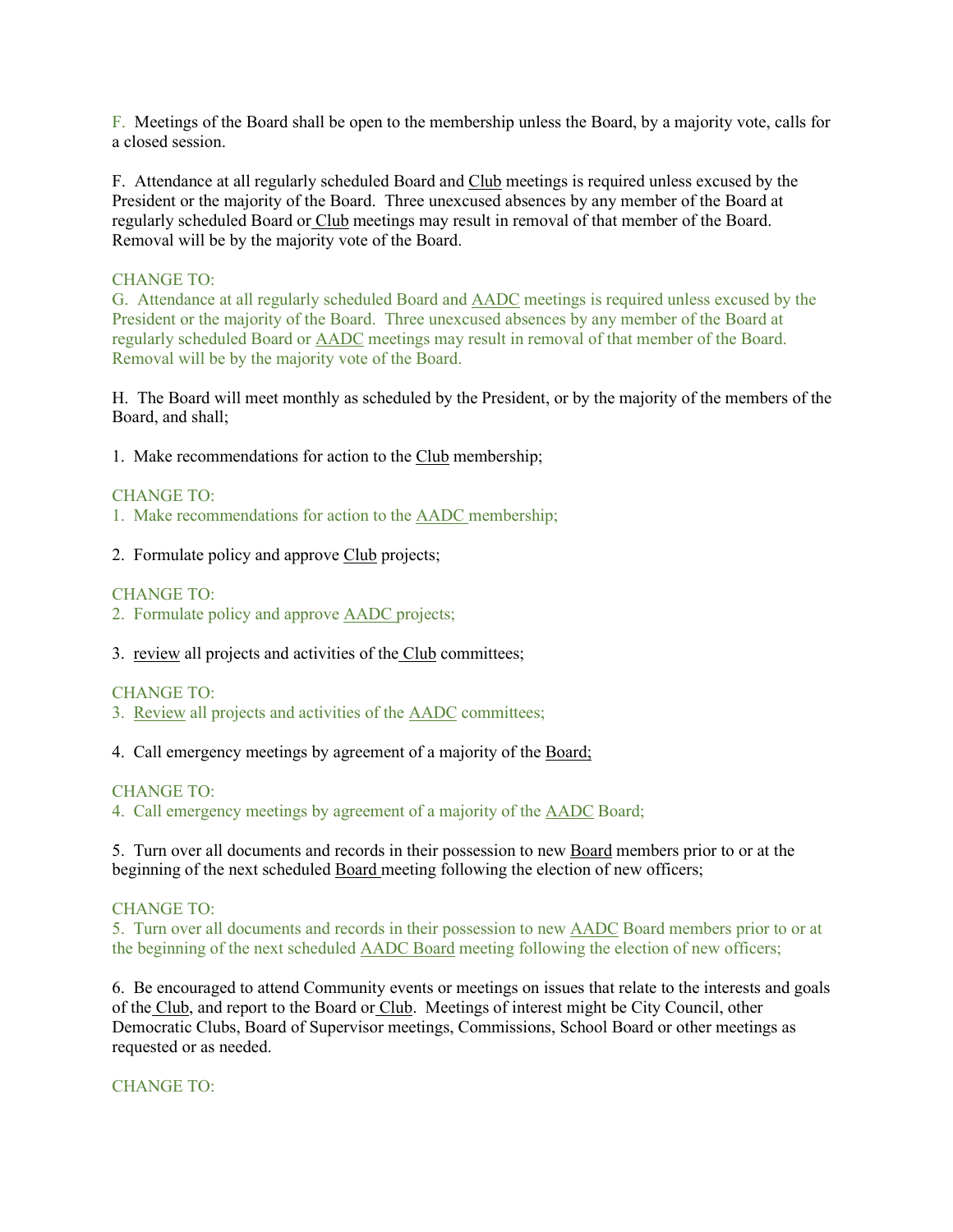6. Be encouraged to attend Community events or meetings on issues that relate to the interests and goals of the AADC, and report to the AADC Board or it's membership. Meetings of interest might be City Council, other Democratic Clubs, Board of Supervisor meetings, Commissions, School Board or other meetings as requested or as needed.

I. A vacancy on the Board shall exist in the case of death, resignation, leave, or removal of any member.

# CHANGE TO:

H. A vacancy on the AADC Board shall exist in the case of death, resignation, leave, or removal of any member.

1. In the event of a vacancy in the office of President, the Vice President shall assume the duties until a replacement is elected by the membership.

## CHANGE TO:

1. In the event of a vacancy in the office of AADC President, the AADC Vice President shall assume the duties until a replacement is elected by the AADC membership.

2. In the case of a vacancy in the office of the Treasurer, the President shall appoint an Acting Treasurer or assume the duties until a replacement is elected by the membership. The Acting Treasurer shall have all the powers and duties of the Treasurer.

## CHANGE TO:

2. In the case of a vacancy in the office of the AADC Treasurer, the AADC President shall appoint an Acting AADC Treasurer or assume the duties until a replacement is elected by the AADC membership. The Acting AADC Treasurer shall have all the powers and duties of the Treasurer.

3. Vacancies in other Board positions shall be filled by the President on an interim basis until the next regular membership election meeting.

## CHANGE TO:

3. Vacancies in other AADC Board positions shall be filled by the AADC President on an interim basis until the next regular AADC membership election meeting

4. Any Board member may resign by giving written notice to the President or the Board.

## CHANGE TO:

4. Any AADC Board member may resign by giving written notice to the AADC President or the AADC Board.

5. A Board member may be removed from office by a two-thirds (2/3) vote of the members in attendance at a membership meeting.

#### AMEND:

5. An AADC Board member may be removed from office by a two-thirds (2/3) vote of the AADC members in attendance at an AADC membership meeting.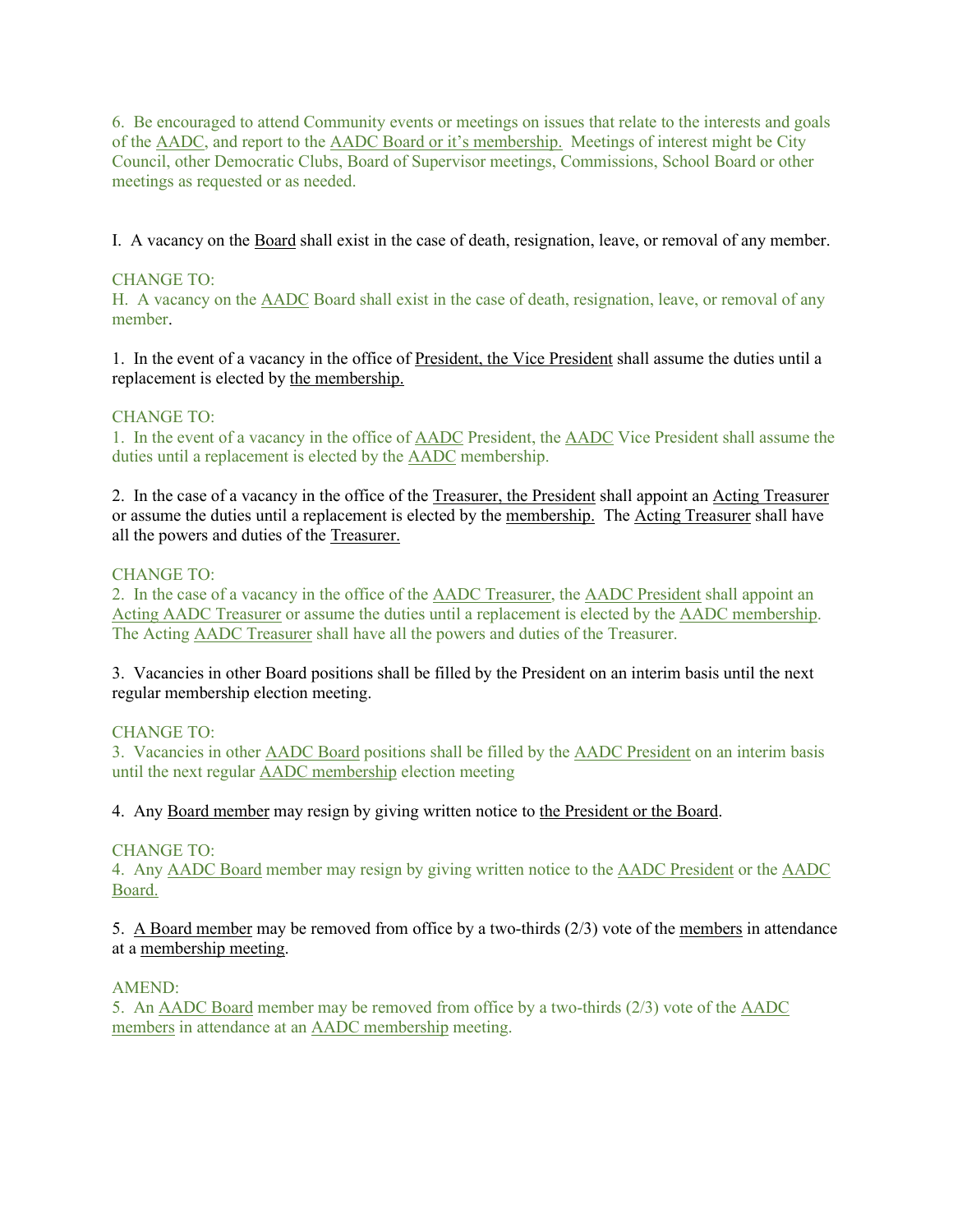6. The General Membership must be notified at the preceding monthly general meeting that a vote to remove a Board member will take place at the following meeting. Notice must be given to the Board member in question and to the general membership no less than thirty (30) days prior to a general membership meeting in which the vote to remove a Board member is to take place.

## CHANGE TO:

6. The General AADC Membership must be notified at the preceding monthly AADC general meeting that a vote to remove a AADC Board member will take place at the following meeting. Notice must be given to the AADC Board member in question and to the general AADC membership no less than thirty (30) days prior to a general AADC membership meeting in which the vote to remove an AADC Board member is to take place.

# **ARTICLE X: OFFICERS & DUTIES**

Club Officers shall consist of the following positions and duties:

CHANGE TO: AADC Officers shall consist of the following positions and duties:

A. The President shall:

1. Be the Chief Executive Officer of the Club;

CHANGE TO:

1. Be the Chief Executive Officer of the AADC;

2. Plan, call and set agendas of the regular and special meetings of the Club and the Board;

CHANGE TO:

2. Plan, call and set agendas of the regular and special meetings of the AADC and the Board;

3. Preside at all Board and membership meetings;

#### CHANGE TO:

3. Preside at all AADC Board and membership meetings;

4. Be responsible for the overall direction of the Club's activities and coordinate these activities with the PCDP;

CHANGE TO:

4. Be responsible for the overall direction of AADC activities and coordinate these activities with the PCDCC;

5. Be authorized to sign all checks, agreements, and other legal documents of the Club;

CHANGE TO:

5. Be authorized to sign all agreements, and other legal documents of the AADC.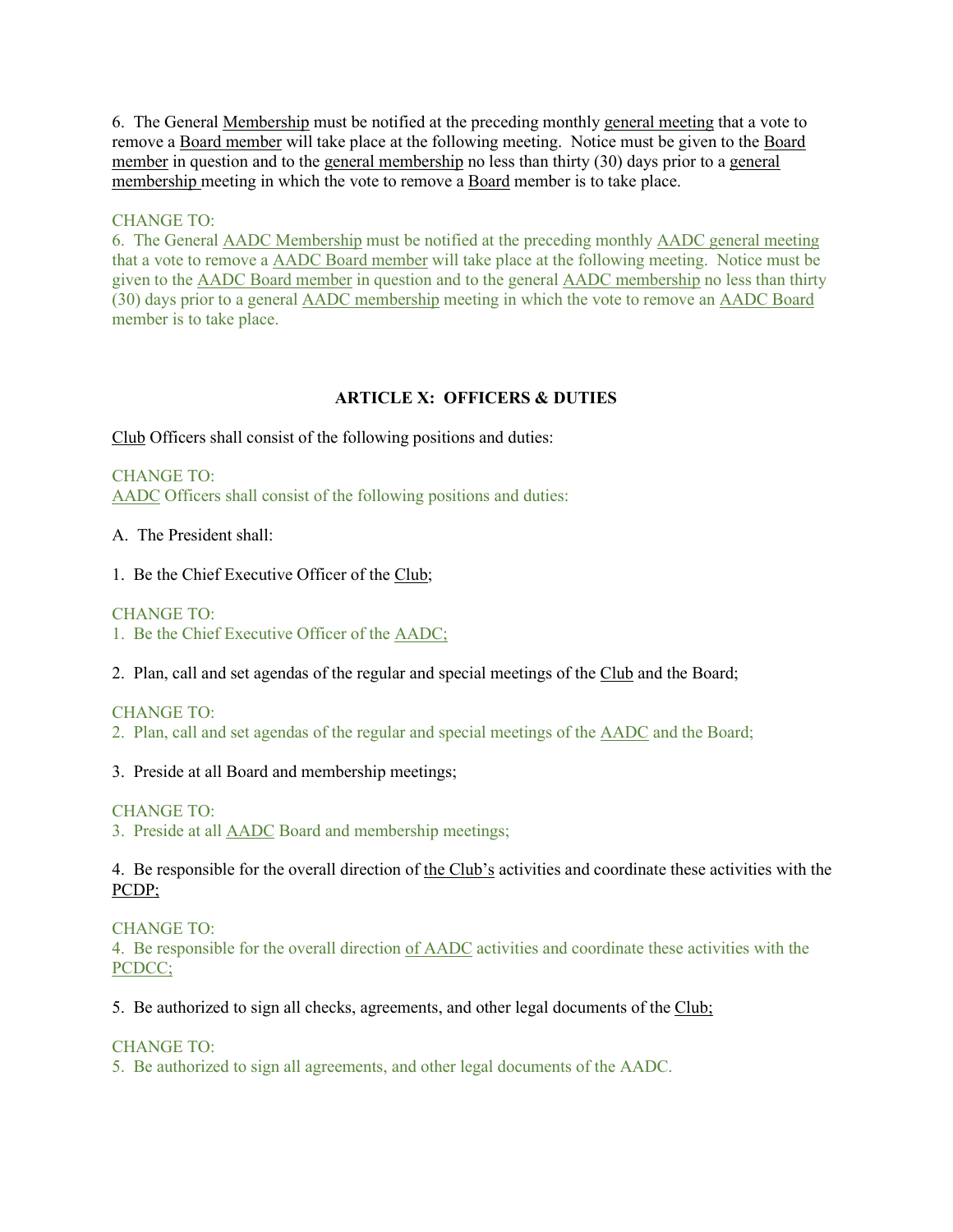6. Act as Treasurer in the absence or inability of the Treasurer;

CHANGE TO:

6. Act as Treasurer in the absence of this officer, or the officer's inability to perform the position's duties;

7. Be an ex officio member of committees;

CHANGE TO:

7. Be an ex-officio member of AADC committees.

B. The Vice President shall:

CHANGE TO: B. The AADC Vice President shall:

1. Assume the office of President by request of, in the absence of, or in the ability of the President to serve.

CHANGE TO: 1. Assume the office of AADC President by request of, in the absence of, or in the event of the AADC President's inability to serve;

2. Render all possible assistance to the President in matters pertaining to the Club.

CHANGE TO:

2. Render all possible assistance to the AADC President in matters pertaining to the AADC.

C. The Secretary shall:

CHANGE TO: C. The AADC Secretary shall:

1. Keep and make available the minutes of each membership and Board meeting;

CHANGE TO:

1. Keep and make available the minutes of each AADC membership and Board meeting;

2. Keep and make available a written record of all resolutions and decisions of the Board and membership;

CHANGE TO:

2. Keep and make available a written record of all resolutions and decisions of the AADC Board and membership;

3. Be responsible for the official correspondence of the Club, at the direction of the Board;

CHANGE TO:

3. Be responsible for the official correspondence of the AADC, at the direction of the Board;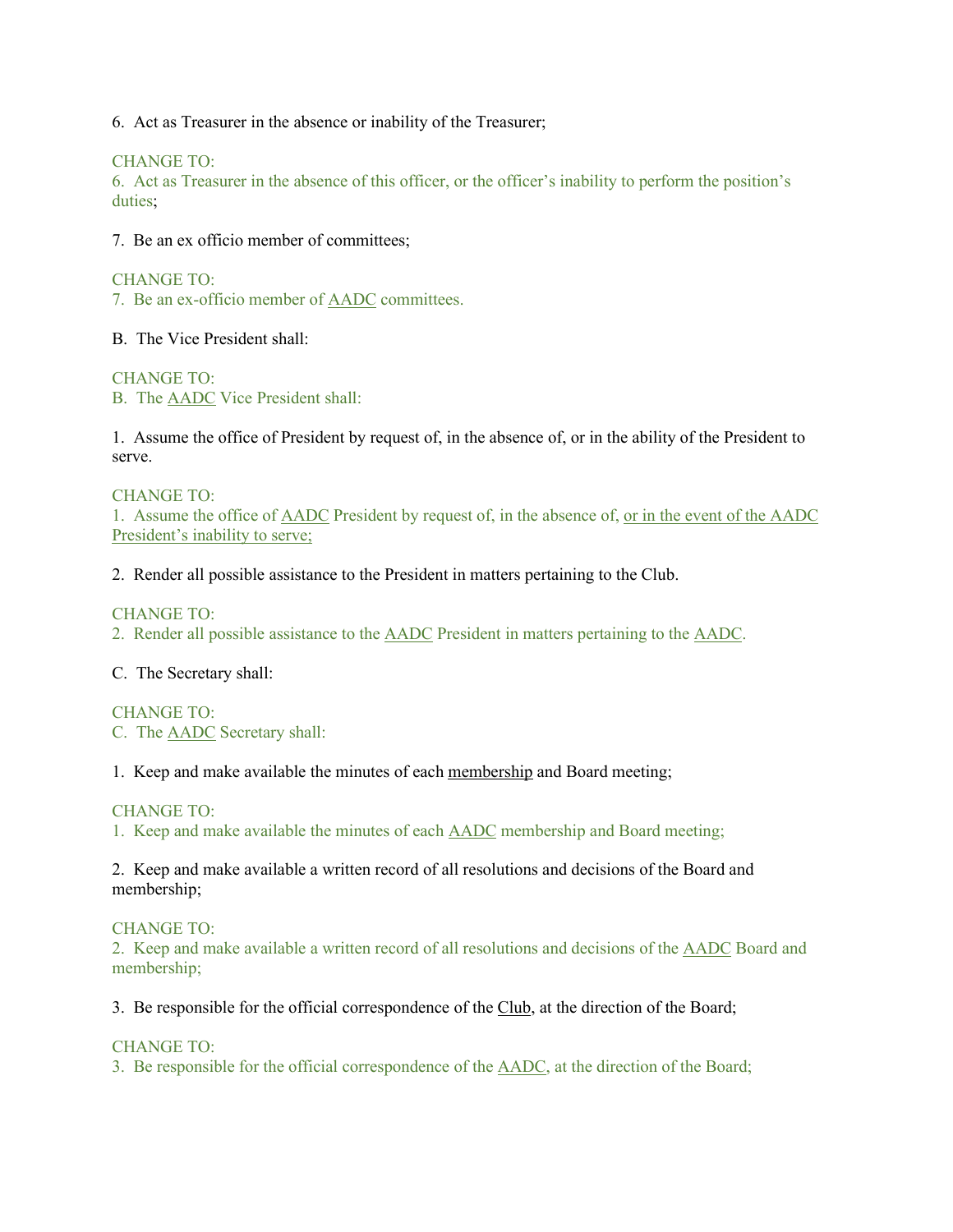4. Maintain the official copy of the Club Bylaws, with any amendments; CHANGE TO:

4. Maintain the official copy of the AADC By-Laws, with any amendments;

5. And prepare a Membership directory for members who request one by the September meeting of each year.

CHANGE TO:

5. And prepare an AADC Membership directory for AADC members who request one by the September meeting of each year.

D. The AADC Treasurer Shall:

1. Receive dues and other income and make disbursements of funds on behalf of the AADC which includes the authority to sign checks for authorized expenditures, subject to the limitations prescribed by the Board and AADC membership:

2. Promptly deposit all AADC funds into the Club bank account and promptly pay all AADC obligations;

3. Keep an accurate record of al receipts and expenditures, and provide a monthly financial report at each Board and AADC meeting;

4. Provide an annual report to the Board a its first meeting following the close of the fiscal year, and make it available online to the AADC membership;

5. Submit reports to federal and State authorities as required by law;

6. Prepare a preliminary annual budget of anticipated revenues and expenses for consideration by the Board at its first meeting of the calendar year;

7. Maintain an inventory list of all AADC assets and their location;

8. Maintain and make available to the AADC President an electron backup of all AADC Treasurer records;

9. At each Board meeting provide a list of receipts and disbursements and the bank statement for that month to be validated by at least one other Board member by signature.

# **ARTICLE XI: ELECTION OF OFFICERS**

A. Officers' terms shall be for one year, starting January 1.

B. Nominations of Officers will be solicited by the AADC President at the regularly scheduled October meeting.

C. Final call for nomination will be called by the AADC President at the regularly scheduled November meeting, after which nominations will be closed.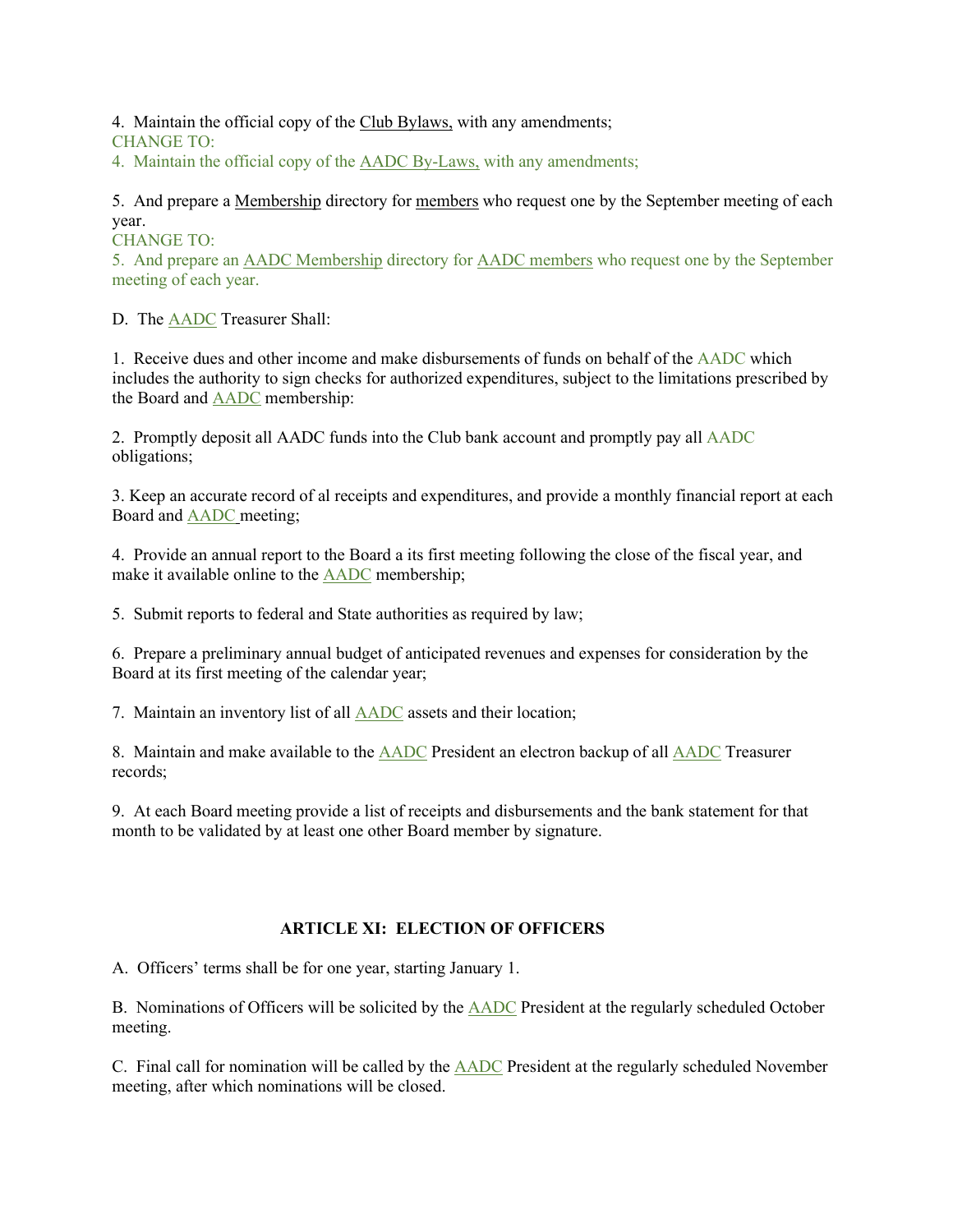D. The membership will be notified regarding the final slate of nominees by email, via U.S. Postal Service for those without email addresses on file, or newsletter. Notification must be at least ten (10) days prior to the December election meeting.

E. If contested, election of Officers will be held by private ballot at the regularly scheduled December meeting.

F. Only verified AADC members will be eligible to vote.

G. Officers' terms begin January 1 after confirmation of the final tally of votes at the regularly scheduled December meeting.

# **ARTICLE XII: SELECTION OF CLUB REPRESENTATIVE TO THE PCDCC**

A. As per the bylaws of the PCDP, the Club will be allowed a single representative Club rep) with a single vote on the PCDP. An alternate to the representative is also permitted.

# CHANGE TO:

A. According to the Placer County Democratic Central Committee (PCDCC) By Laws, the AADC is allowed to have a single representative to the PCDCC.

1. The AADC representative to the PCDCC shall serve a term for one year, starting January 1.

2. The AADC representative is allowed a single vote on the PCDCC.

3. An Alternate to the AADC representative to the PCDCC is permitted.

B. The Club rep to the PCDP shall be elected upon the expiration of the term of the outgoing representative. The Club rep will be allowed to choose his/her alternate as outlined in the bylaws of the PCDP.

## CHANGE TO:

B. The AADC representative to the PCDCC shall be appointed by the AADC President upon the expiration of the representative's term. The appointed AADC representative to the PCDCC will be allowed to choose his/her alternate as outlined in the PCDCC By Laws.

# **ARTICLE XIII: FINANCE**

A. The AADC's fiscal year shall be the period from January 1 through December 31 of one calendar year.

B. A minimum operating fund of \$2,000 shall be maintained at all times. This rule may be temporarily suspended by a majority vote of AADC members in accordance with Article VIII.

C. Expenditures will be made in accordance with a budget prepared by the AADC Treasurer and approved by the AADC membership. Expenditures not included in the approved budget and up to \$500 must be approved by the Executive Board. Expenditures over \$500 and not included in the approved budget must be approved by a majority vote of AADC members in accordance with Article VIII.

D. In the event of dissolution of AADC, any monies remaining after settlement of debts must be disbursed to the PCDCC.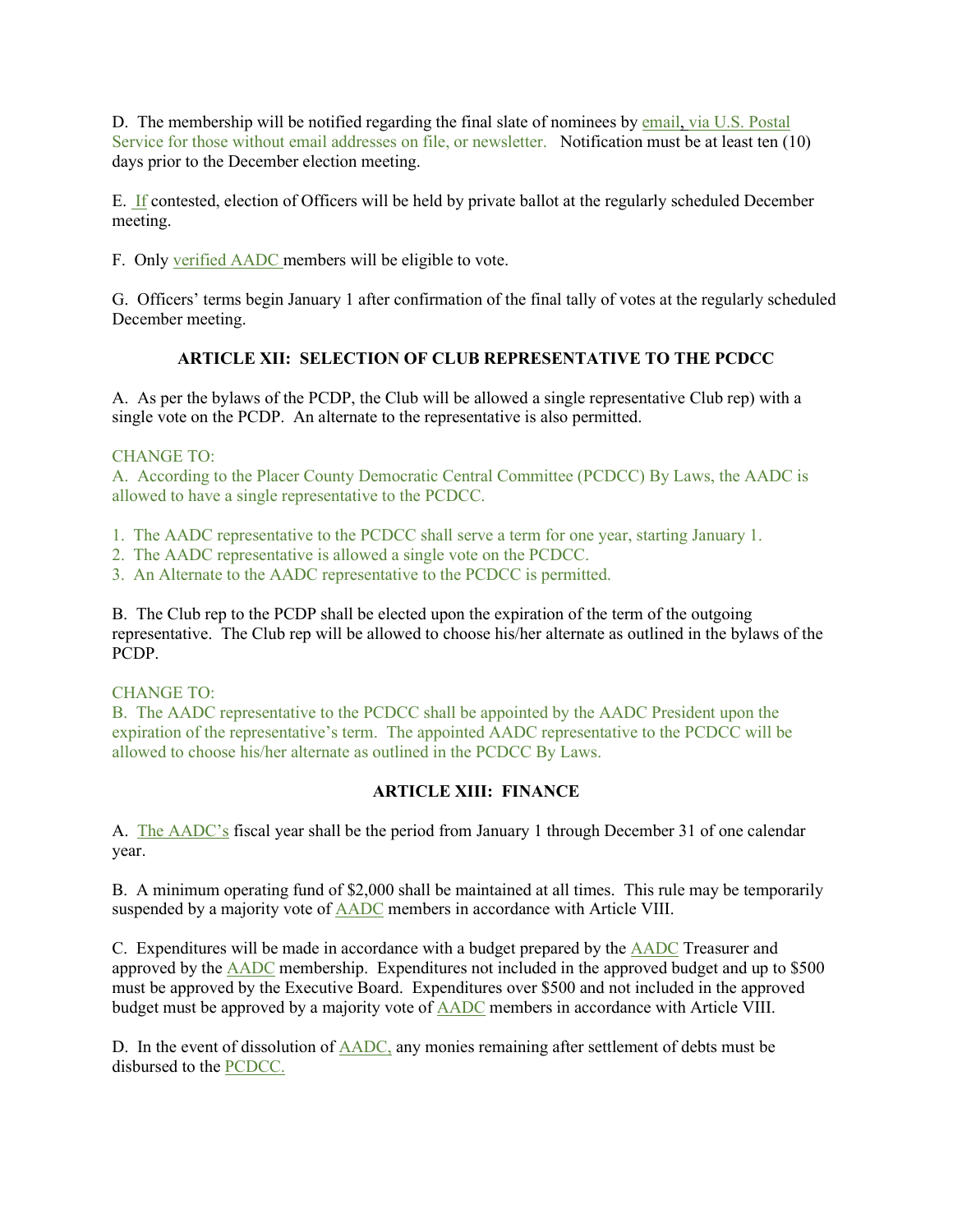# **ARTICLE XIV: ENDORSEMENTS AND CAMPAIGN CONTRIUTIONS**

A. Motions for endorsements of candidates for local public office may be made by members at any general meeting provided the subject is listed on the AADC's agenda.

B. The California Democratic Party's 2022 Pre-Endorsement Conference allows for one caucus vote for every 20 AADC members in good standing within an Assembly District. Due to the tight timeline for 2018 delegate identification, AADC's selection for these Pre-endorsement Conference delegates will be first by Board Members, then by Committee Chairs, then by individual AADC Members as selected by the AADC President for their activism in future elections AADC plans to more democratically select these delegates.

## CHANGE TO:

B. The California Democratic Party's Pre-Endorsement Conference currently as of 2022 allows for one caucus vote for every 20 AADC member in good standing within an Assembly District. Unless amended by the PCDCC or AADC, Pre-Endorsement delegate identification and selection will be as follows:

- 1. AADC Board Members; followed by
- 2. AADC Committee Chairs; followed by
- 3. Individual AADC verified members selected by the AADC President based on activist participation.

C. AADC Pre-endorsement delegates are required to vote, in the first round of the caucus, per the preponderance of AADC membership feedback on the top candidate in each race. AADC delegates are free to vote, as they deem appropriate, in subsequent voting rounds.

D. If the State or National Democratic party has taken an official stand on any political issue or endorsed a particular candidate, then as a chartered Democratic Club we shall not make endorsements or contributions opposing that position or candidate.

E. If the state or national Democratic Party has taken a neutral stance on a position because there are conflicting views within the Party about a particular issues or candidate, then as a chartered Democratic Club, it is prudent, thought not required, to have representatives from both sides of the issue, or representatives from all competing candidates speak to our members. Any member may request that the Board have a representative of an individual candidate or advocate of a controversial political issue speak to the Club. Presenting only one candidate or one side of a controversial issue ay be construed to be an endorsement of that issue by the AADC.

F. Motions for campaign contributions may be made by any member provided the subject is listed on the AADC agenda.

1. A contribution to a CADEM endorsed candidate or CADEM endorsed ballot measure may be made upon a vote of a majority of members in accordance with Article VIII.

2. The vote to make a financial contribution to an endorsed candidate's campaign must be voted on as a separate question from the vote to endorse that candidate.

3. All direct, indirect, or in-kind campaign contributions will be made in strict conformity with Federal, State, District, and other laws as applicable.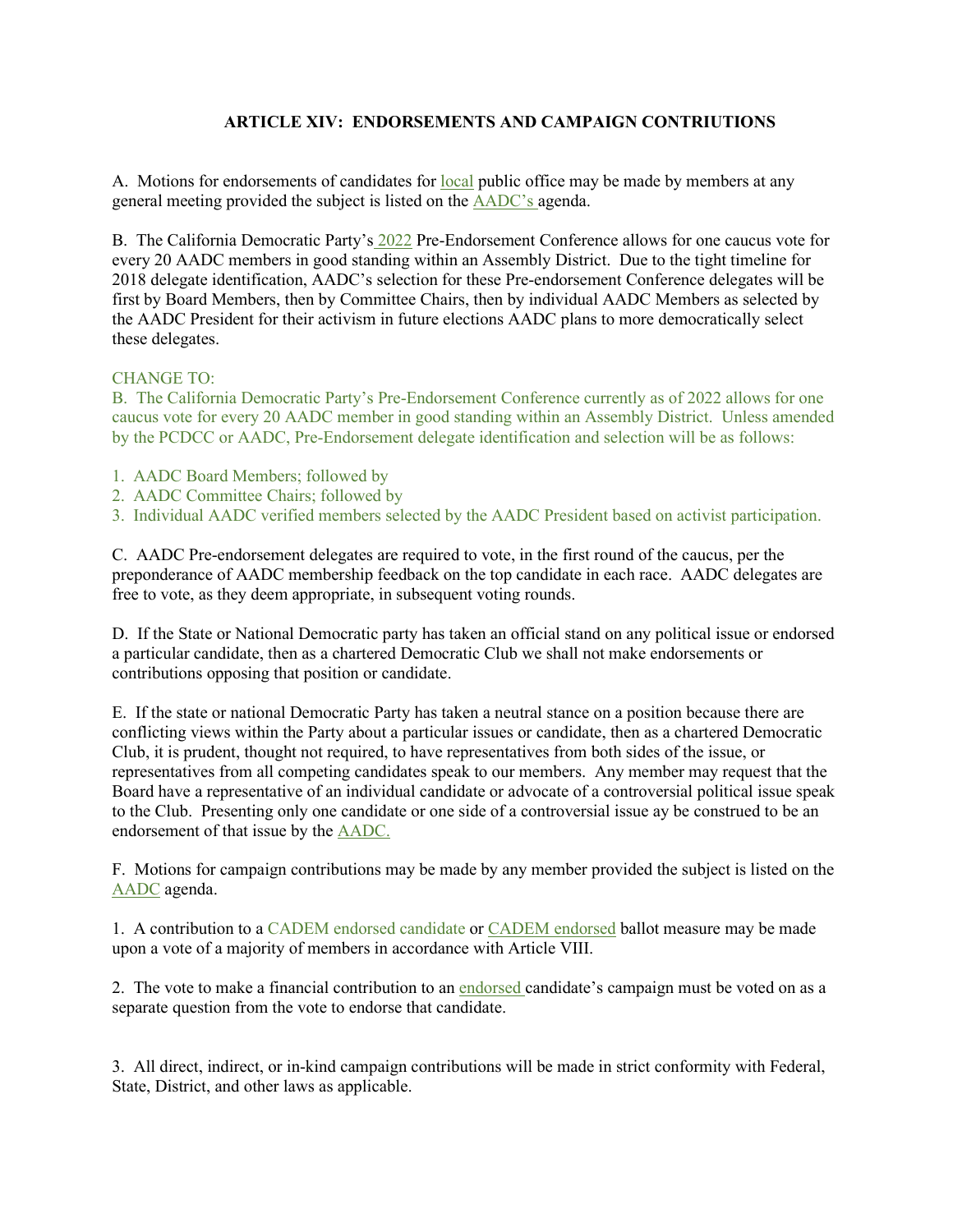G. The AADC may take out a paid advertisement supporting an endorsed candidate or supporting or opposing a political issue by approval of a majority vote of members in accordance with Article VIII.

### CHANGED TO:

G. The AADC may take out a paid advertisement for the following by approval of a majority vote of AADC members in accordance with Article VIII:

- 1. CADEM Endorsed Candidates.
- 2. Local candidates.
- 3. Support for CADEM endorsed legislation or issues, as well as those CADEM oppose.
- 4. Support or opposition of local issues.

## **ARTICLE XV: COMMITTEES**

A. Committees shall consist of the following Standing Committees, and Ad Hoc committees which the President or Board deems advisable to create. The Chairpersons of Standing Committees are encouraged to attend and participate in all board Meetings. The Chairpersons of all Standing Committees shall meet with their Committees at least once a month and shall report in writing on a monthly basis to the Board and General Membership.

### CHANGED TO:

A. As of 2022, AADC has five Standing Committees. The AADC President or the Board may create an Ad Hoc Committee when deemed advisable. The Chairpersons of all Standing Committees shall meet convene a meeting at least once a month, and shall report in writing, on a monthly basis. To the AADC Board and the AADC General Membership.

B. Committee chairpersons are appointed by the President, with the advice and consent of the Board. Committee Chairpersons serve at the pleasure of the President.

#### CHANGED TO:

B. Committee Chairpersons are appointed by the AADC President, under the advisement and consent of the Board, and serve at the pleasure of the AADC President.

C. AADC Members will be encouraged to actively participate in at least one of these Standing Committees on an ongoing basis.

D. AADC Standing Committees:

1. **AADC MEMBERSHIP COMMITTEE** shall be a Standing Committee and shall be responsible for:

a. Recruitment and enrollment of new members and maintaining the membership list which includes the member's name, address, phone numbers and email address.

b. Conducting a drive from the first day of May to the end of August each year to renew all current members.

c. Each year after the Fall Fundraiser, conduct a new member drive to recruit new members using new contacts generated from the Fall Fundraiser event.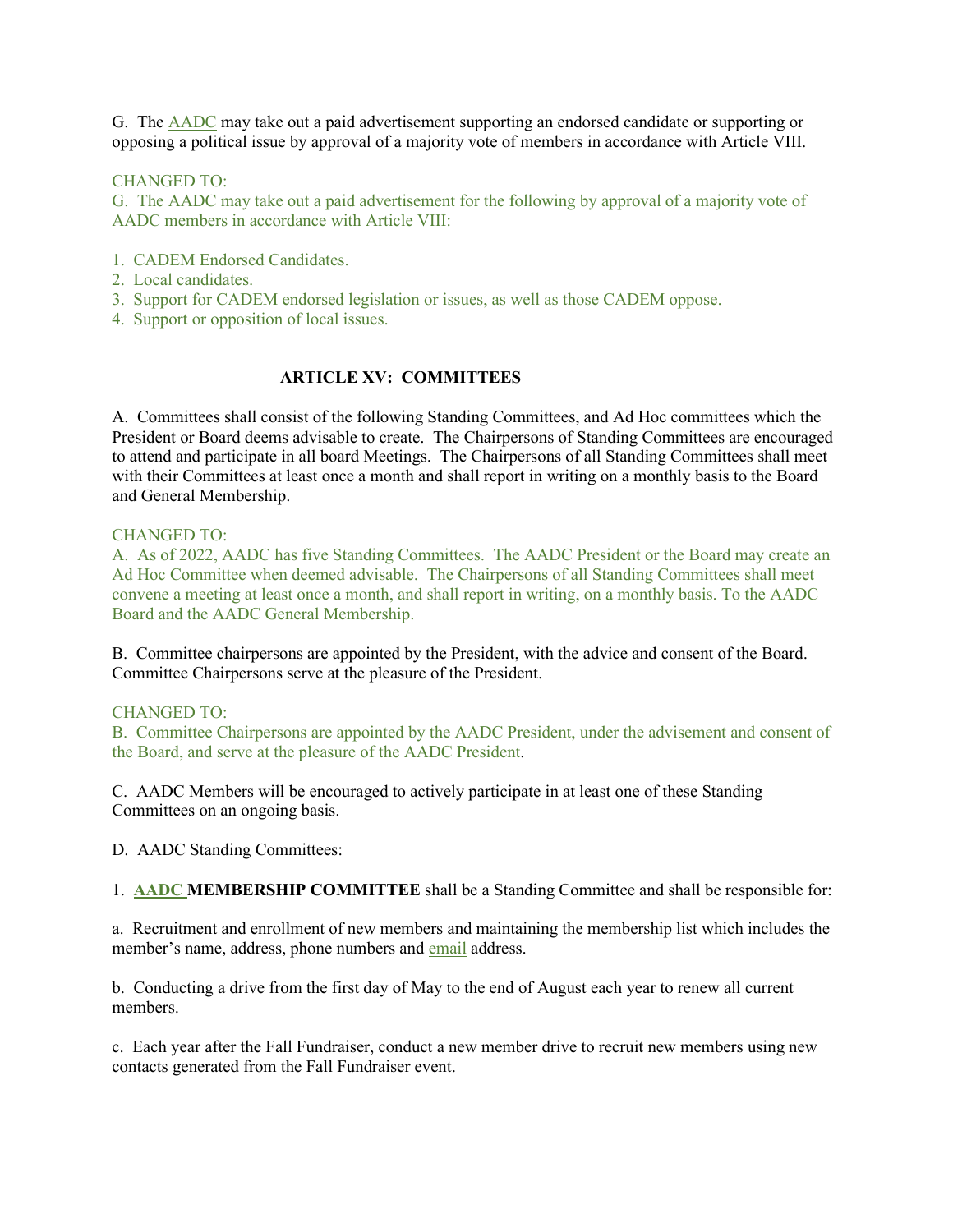d. Following the new member drive, an AADC Directory will be published by the AADC Membership Committee Chair including all members who op-in to the Directory.

1. **AADC COMMUNITY EVENTS COMMITTEE** shall be a Standing Committee and it shall be responsible for:

a. Coordinating the AADC's participation in community events to further the goals of the AADC. Such events may include but not be limited to the Auburn Fourth of July and Festival of Lights parades, Celebrity Chef, KVIE, Gold Country Fair, the Mandarin Festival, Old Town Cinco de Mayo, etc.

b. Bringing to the Board and General membership information from the Community regarding issues and events for possible action and participation by the AADC.

c. Publishing an AADC Calendar, monthly, so that members are notified of all upcoming events in which AADC plans to participate.

### CHANGE TO:

c. Publishing an AADC Event Calendar. Update it monthly, so that members are notified of all upcoming events in which AADC plans to participate.

3. **AADC FUNRAISING COMMITTEE** shall be a Standing Committee and shall be responsible for:

a. Creating and coordinating the Fundraising activities of the AADC other than membership dues. These activities may include but not be limited to the Annual Fall Fundraising Event, rummage sales, raffles, and casino nights, exhibitions of films, prominent speakers and musical performances when they are presented as Fundraising events. This committee is charged to use imaginative ways to raise money that further the goals of the Club and comport to California and Federal Law.

## CHANGED TO: Eliminate the word, "raffle."

4. **AADC VOTER REGISTRATION & OUTREACH COMMITTEE** shall be a standing Committee and it shall be responsible for:

a. Encouraging voters to register as Democrats and shall register voters in times and places that favor Democratic Registration.

b. Know the laws regarding voter registration and conduct training of members so that voter registration activities are in compliance with all applicable State and Federal Laws.

c. Provide poll workers at elections.

d. Shall participate in Get Out the Vote activities to increase Democratic voter participation in all elections.

5. **AADC COMMUNICATIONS COMMITTEE** shall be a Standing Committee and it shall be responsible for:

a. Coordinating and overseeing all communications mechanisms for, by, and to the AADC membership.

b. Arranging special speakers at AADC meetings in collaboration with the Board.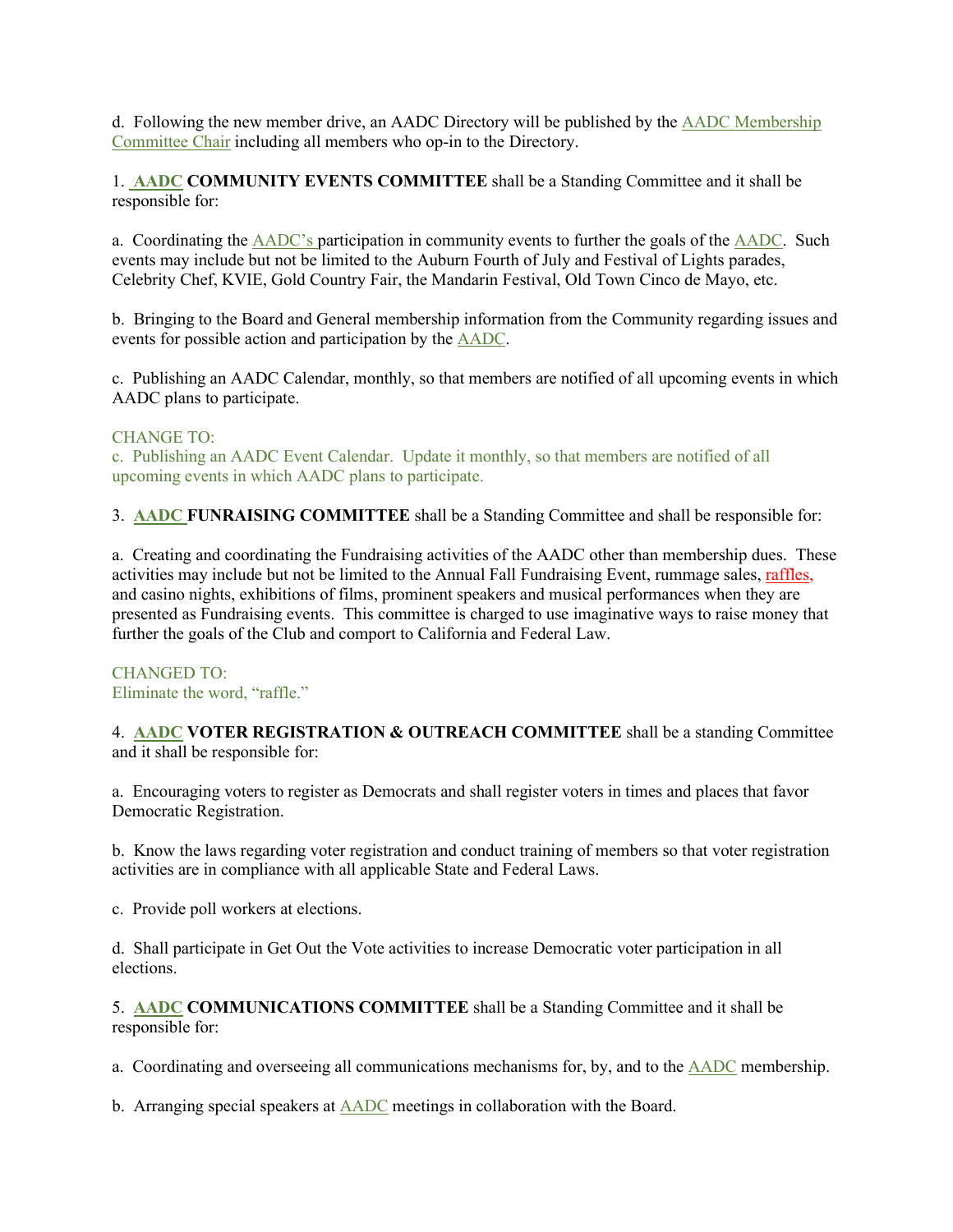c. Preparing and submitting press releases to media outlets and coordinating publicity in a timely manner.

d. Following local, state and national legislative matters, and informing the membership about issues that relate to the purpose of the AADC.

## ADD:

6. Youth Outreach Committee shall be responsible for:

a. AADC will focus efforts on contacting young Democrats, encouraging them to register to vote, and educate them our Democratic organization. b. AADC will recruit and advise young Democrats on participating in community efforts on issues of common interest.

D. Other committees shall be created as the President, the Board, or the membership may determine.

## **ARTICLE XVI: ANTI-DISCRIMINATION PROVISIONS**

The AADC is committed to non-discrimination on the basis of economic status, class, race, color, creed, age, ethnic identity, ethnicity, national origin, language, culture, gender, gender identification, sexual orientation, religion, or disabilities as defined by the Americans with Disabilities Act 0f 1990 or any other factor unrelated to membership and the mission of the AADC. Any conduct by an official or official body of the AADC contrary to this non-discrimination commitment should immediately be bought to the attention of the AADC's Executive Board and the PCDCC Executive Board. Membership in the AADC shall not be denied on the basis of age, race, creed, ethnic origin, gender, physical handicap, religion or sexual orientation. Upon violation of this provision, the **AADC**'s charter shall be rescinded.

## **ARTICLE XVII: AMENDMENTS AND REVISIONS**

A. These Bylaws may be amended or revised by two-thirds (2/3) vote of the AADC members in accordance with Article VIII, as follow:

1. If the vote is to be taken online:

a. Notice of intent to amend or revise the Bylaws must be announced orally at a AADC meeting not less than fifteen (15) days prior to the first opportunity to vote online;

b. Additional notice of intent to amend or revise the Bylaws containing the text of the proposed amendment must be sent by email to the AADC members, either as a separate email or by inclusion in a newsletter emailed to the members not less than fifteen (15) days prior to the first opportunity to vote online.

c. The period during which online votes may be made shall be not less than ten (10) days and the dates on which voting will be open and the date on which voting will be closed must be contained in the notices described in subparagraphs (a) and (b). above; and

d. A quorum for online voting for an amendment or revision to the Bylaws is established when votes have been cast by at least 20% of the verified AADC member or 15 verified AADC members, whichever is less.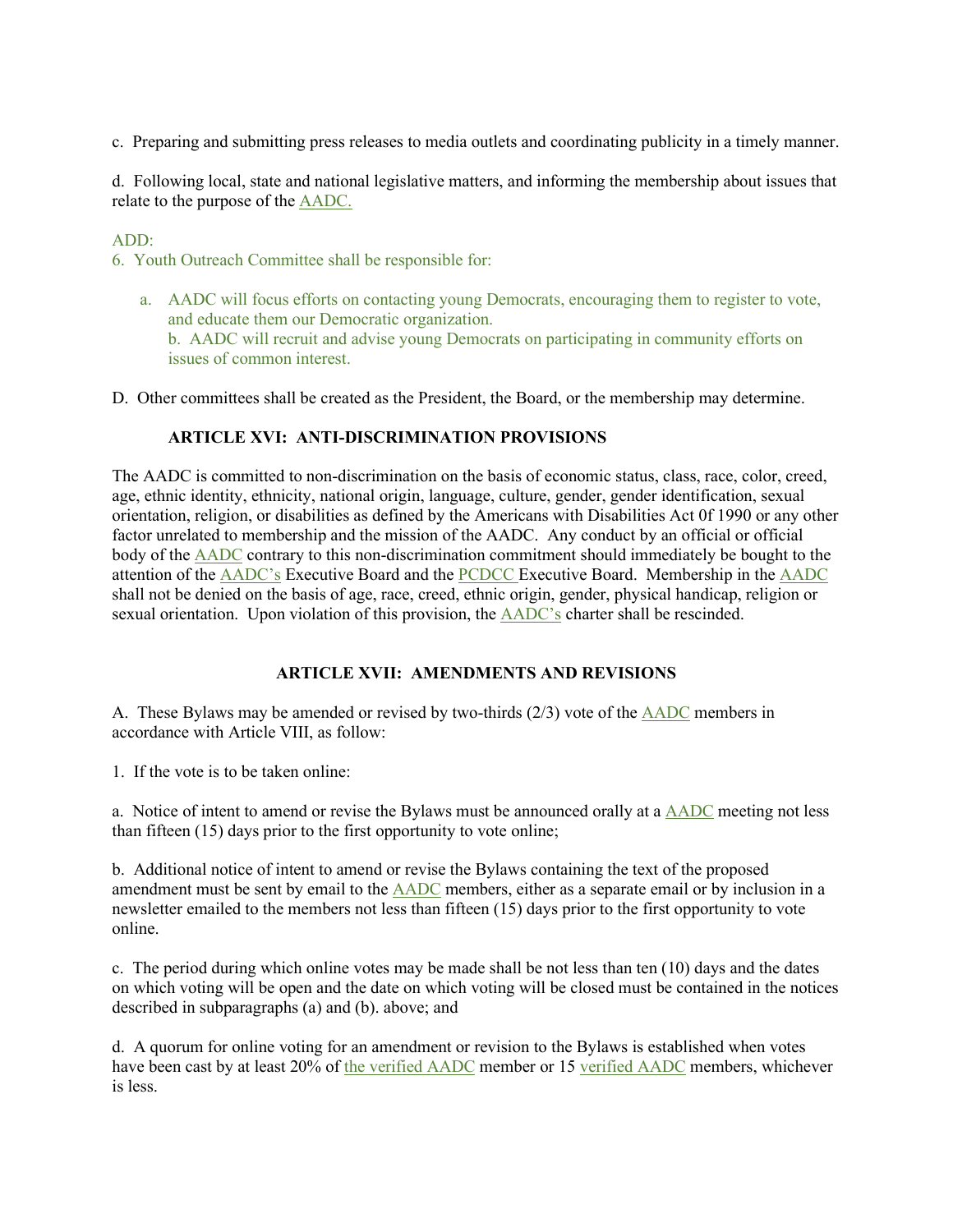2. If the vote is to be taken at a AADC meeting:

a. Notice of intent to amend or revise the Bylaws must be announced orally at an AADC meeting twentyfive (25) days prior to the meeting where the proposed amendment will be presented to the general AADC membership for approval;

b. Additional notice has been provided to the general AADC membership either through a web posting, email, U.S. Postal Service for those without email, or by the newsletter fifteen (15) days prior to the AADC meeting where the amendment will be presented for approval. This notice will contain the text of the proposed amendment;

c. A quorum is presented as described in Article VII, section A; and

d. The amendment or revision meets the guidelines of the PCDCC.

B. Amendments and revisions are subject to the approval of the PCDCC.

C. Proposed amendments or revisions to the Bylaws may be submitted by any AADC member to the Board by submitting the proposed amendment or revision to the AADC Executive Board.

D. The AADC Executive Board shall study the proposed amendment or revision and shall submit the proposed amendment or revision with recommendations to a vote of the verified AADC membership following the procedures set forth above.

E. The failure of any AADC verified voting member to receive such notice shall not invalidate the vote.

## **ARTICLE XVIII: OFFICIAL NOTICE TO MEMBERS**

a. Email delivery shall be considered sufficient notice for all purposes except in the case of **AADC** members without email or members which have chosen not to receive notice by email which shall receive official notices by U.S. Postal Service.

b. All notices by the AADC via email will be considered valid if:

1. The sender and receiver have both consented, in writing, to sending and receiving notice in this manner;

2. The notice was sent to or from the email address specified when given consent, or most recent email address specified on a subsequent notice of change of address by sender or receiver;

3. And the obligation to inform and procedure for informing any change in email address has been specified in writing.